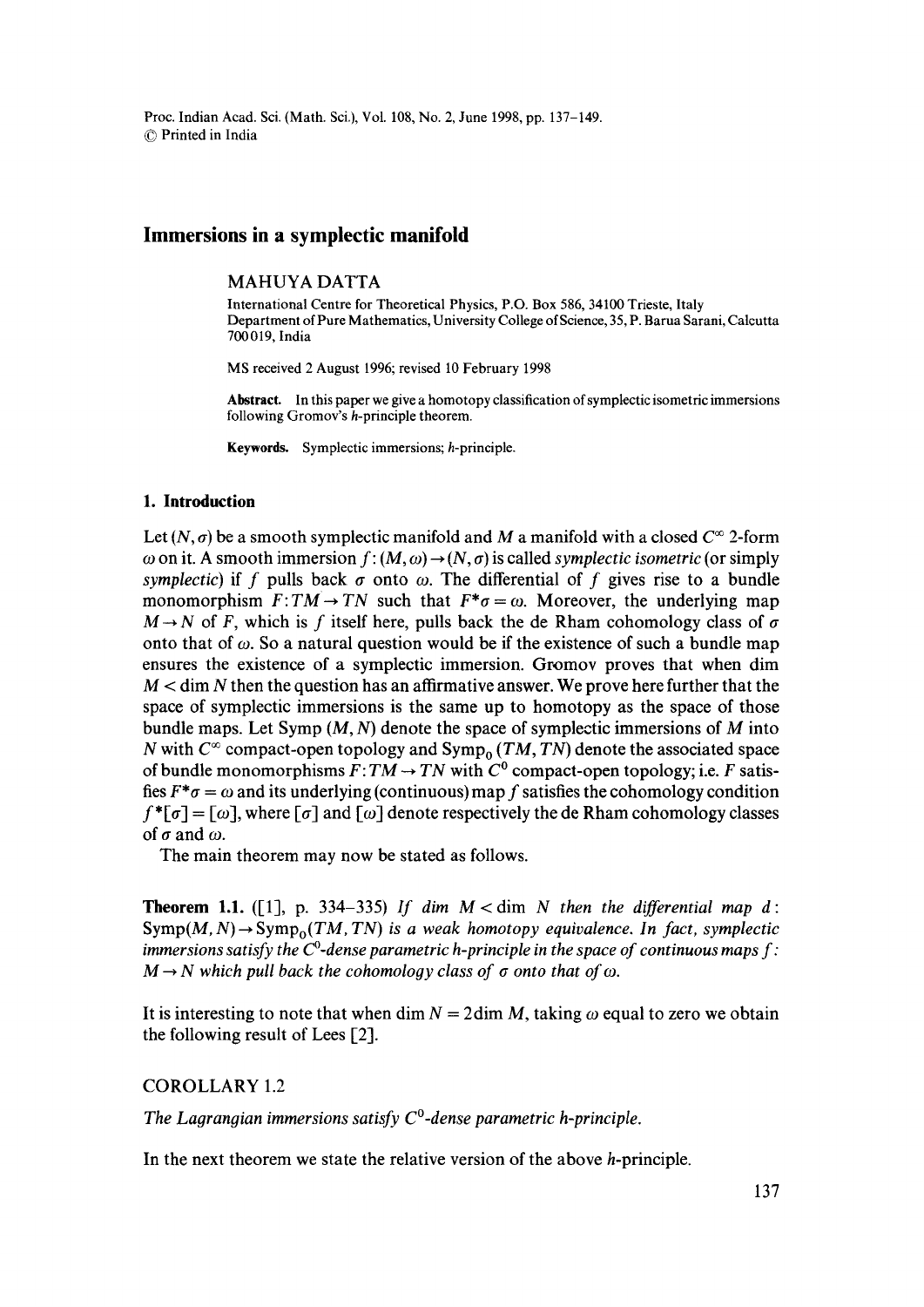# 138 *Mahuya Datta*

**Theorem 1.3.** Let  $F: T(\text{Op}(A)) \to TN$  be a bundle monomorphism such that  $F^* \sigma = \omega$ , *where A is a compact set in M, and let the underlying map f be a symplectic immersion on a neighbourhood of a compact set B*  $\subset$  *A. If the relative cohomology class*  $[f^* \sigma - \omega]$ *vanishes in H<sup>2</sup> (A, B) then F can be homotoped to a symplectic immersion such that the homotopy remains constant in a neighbourhood of B.* 

It should be remarked that Gromov studied in  $[1, \S 3.4.2]$  a more general problem, namely the h-principle of  $\sigma$ -regular isometric immersions for an arbitrary closed form  $\sigma$ . The general theorem arises from the *h*-principle of some auxiliary sheaf which comes as the solution sheaf of an infinitesimally invertible differential operator, and Gromov proves this by using sophisticated machinery like the Nash-Moser implicit function theorem along with his sheaf theoretical techniques. The maps into a symplectic manifold  $(N, \sigma)$  automatically satisfy the  $\sigma$ -regularity condition because of the nondegeneracy of the 2-form  $\sigma$ . Moreover, we may avoid the generalized implicit function theorem. Instead, we use Moser's Theorem on stability of symplectic forms, which says that if two symplectic forms on a compact manifold are homotopic within the same cohomology class then they are isotopic. Throughout this paper we shall extensively use different consequences of this stability theorem.

The proof of the theorems is based on sheaf theoretic techniques. The sheaf of symplectic isometric immersions arises as the solution space of a closed partial differential relation  $[1, p, 2]$ . To apply the above-mentioned technique one starts with a topological solution of the differential relation and embeds the manifold  $(M, \omega)$  in a symplectic manifold  $(M', \omega')$  such that  $\omega'$  restricts to  $\omega$  on M, so that the restrictions of symplectic isometric immersions  $(M', \omega') \to (N, \sigma)$  to M are isometric with respect to  $\omega$ . We refer to the sheaf of symplectic immersions  $M' \rightarrow N$  as the extension sheaf. An important requirement for the applicability of the sheaf theoretic techniques is the existence of a microflexible extension (see  $\S 2$ ). However, as we shall see in Example 3.3, this is not the case here. Noting that the symplectic immersion  $(M', \omega') \rightarrow (N, \sigma)$  are in **1-1** correspondence with the Lagrangian sections of the product symplectic manifold  $(M' \times N, \sigma - \omega')$  and that with the cohomology condition on the topological solution we can reduce the problem to the case where  $\sigma - \omega'$  is exact, we pass on to the auxiliary sheaf of exact Lagrangian sections of  $M' \times N \rightarrow M'$ . This sheaf has the same homotopy type as the sheaf of Lagrangian section of  $M' \times N$  and, moreover, it is microflexible. Another key point is to note that Hamiltonian diffeotopies on  $(M', \omega')$  act on the auxiliary sheaf and sharply move M in M'  $[1, p. 82]$ . Thus we obtain h-principle for the auxiliary sheaf and hence the h-principle for symplectic immersions. Following the proof we also obtain

# COROLLARY 1.4

*If the symplectic form on N is exact, namely*  $\sigma = d\tau$ *, and if dim N = 2dim M, then the space of*  $\tau$ *-exact Lagrangian immersions satisfy (everywhere*  $C^0$ *-dense) h-principle.* 

For any undefined term we refer to [1].

# **2. Brief review of the sheaf theoretic results**

We now briefly describe the sheaf theoretic techniques to prove parametric h-principle. Let  $\Phi$  denote the sheaf of solutions of some rth order partial differential relation  $\mathcal{R} \subset J^r(M, N)$  defined for C<sup>r</sup>-maps  $M \to N$ , and  $\Psi$  the sheaf of sections of the r-jet bundle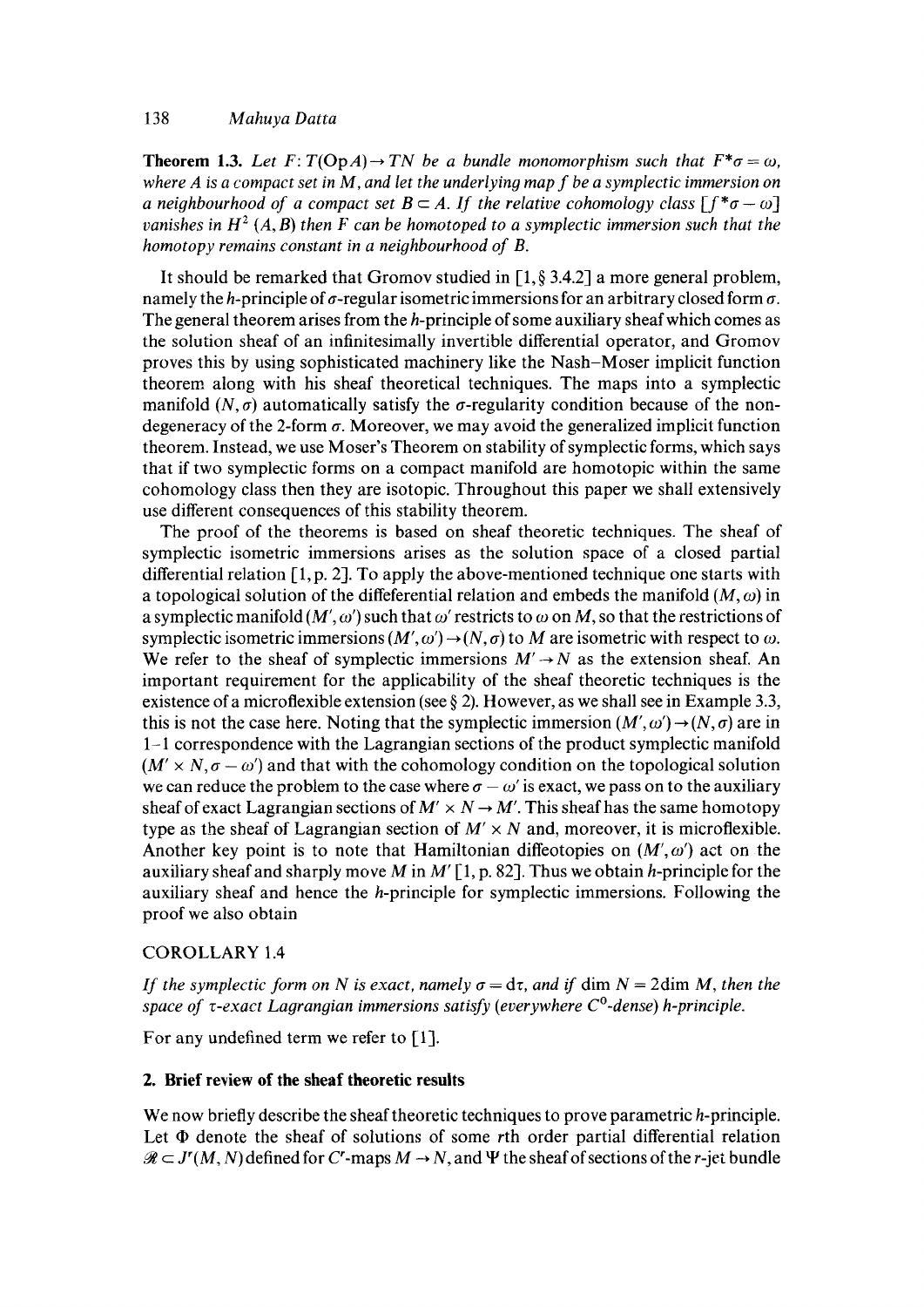$J'(M,N) \to M$  with images in  $\mathcal{R}$ . The natural topologies on  $\Phi(U)$  and  $\Psi(U)$  are respectively the  $C<sup>r</sup>$  and  $C<sup>0</sup>$  compact open topologies.

## DEFINITION 2.1

The solution sheaf  $\Phi$  and the relation  $\mathcal R$  are said to satisfy parametric h-principle if the r-jet map  $\ddot{r}$ : $\Phi \rightarrow \Psi$  is a weak homotopy equivalence.

Before proceeding further we state some general definitions and results on topological sheaves.

## DEFINITION 2.2

let  $\mathcal F$  be a topological sheaf over M and A be a compact set in M. The symbol  $\mathcal F(A)$  will denote the space of maps which are defined over some neighbourhood of  $A$  in  $M$ ; in fact it is the direct limit of the spaces  $\mathcal{F}(U)$  where U runs over all the open sets containing A. A map  $f: P \to \mathscr{F}(A)$  on a polyhedron P is called continuous if there exists an open set  $U \supseteq A$  such that each  $f_p$  is defined over U and the resulting map  $P \rightarrow \mathscr{F}(U)$  is continuous with respect to the given topology on  $\mathcal{F}(U)$ .

### DEFINITION 2.3

A topological sheaf  $\mathcal F$  over M is flexible if the restriction maps  $\mathcal F(A) \to \mathcal F(B)$  are Serre fibrations for every pair of compact sets  $(A, B)$ ,  $A \supset B$ . The restriction map  $\mathcal{F}(A) \rightarrow \mathcal{F}(B)$  is called a microfibration if given a continuous map  $f'_0$ :  $P \rightarrow \mathcal{F}(A)$  on a polyhedron P and a homotopy  $f_t$ ,  $0 \le t \le 1$ , of  $f'_0|_B$  there exists an  $\varepsilon > 0$  and a homotopy f', of  $f'_{0}$  such that  $f'_{0}(OpB = f_{i}$  for  $0 \le t \le \varepsilon$ . If for any pair of compact sets the restriction morphism is a microfibration then the sheaf  $\mathcal F$  is called microflexible.

## DEFINITION 2.4

A sheaf homomorphism  $f: \mathcal{F} \rightarrow \mathcal{G}$  is a local weak homotopy equivalence if for each  $x \in M$  the homomorphism  $f(x): \mathcal{F}(x) \to \mathcal{G}(x)$  is a weak homotopy equivalence.

**Theorem 2.5.** (sheaf homomorphism theorem [1, p. 77]) Let  $\mathcal{F}$  and  $\mathcal{G}$  be two topologi*cal sheaves defined on a manifold M and let*  $f: \mathcal{F} \rightarrow \mathcal{G}$  *be a morphism. If both sheaves are flexible and if f is a local weak homotopy equivalence then f is a weak homotopy equivalence.* 

So to prove parametric h-principle for a relation  $\Re$  it suffices to show that the sheaves  $\Phi$  and  $\Psi$  (as defined above) are flexible and the r-jet map  $j^r: \Phi \rightarrow \Psi$  is a local weak homotopy equivalence. For any partial differential relation  $\mathcal{R}$  the sheaf  $\Psi$  is always flexible  $[1, p. 40]$ . But to prove flexibility of  $\Phi$  we need to impose certain extensibility conditions on  $\mathcal{R}$ .

Let M be embedded in a higher dimensional manifold M' and let  $\mathcal{R}'$  be a relation on M'. We denote the corresponding sheaf of solutions by  $\Phi'$ .

# DEFINITION 2.6

 $\Phi'$  is said to be an *extension* of  $\Phi$  if the inclusion of M in M' induces a restriction homomorphism  $\alpha: \Phi'|_M \to \Phi$ ; moreover,  $\alpha(x)$  is a surjection for each  $x \in M$ .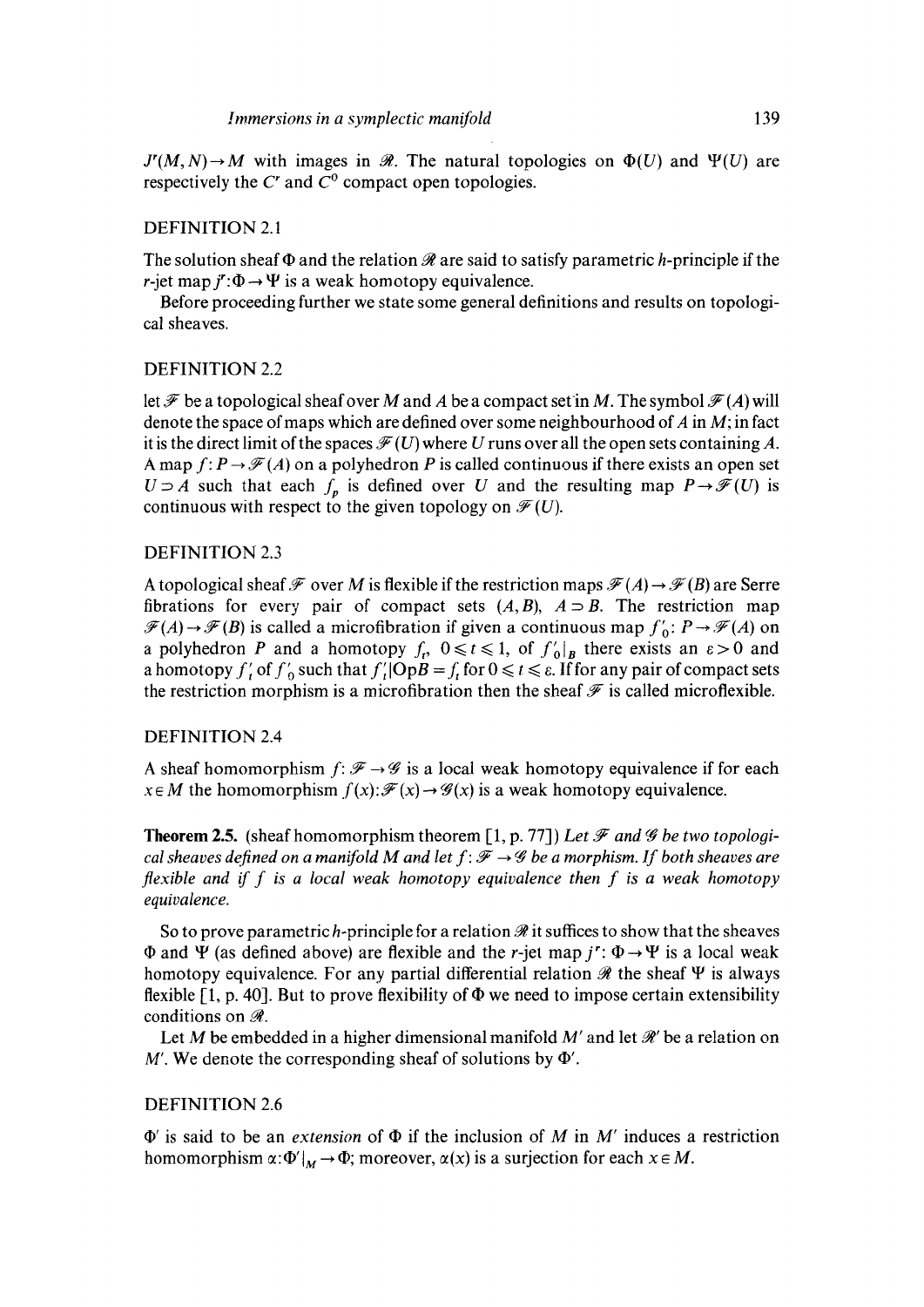### 140 *M ahuya Datta*

This means that if we restrict a solution of  $\mathcal{H}'$  to M we obtain a solution of  $\mathcal{H}$  and moreover every local solution of  $\mathcal R$  can be lifted to a local solution of  $\mathcal R'$ .

Now, for a pair of compact subsets  $(A, B)$  in M we define the space  $\Gamma(A, B)$  of compatible pairs of solutions inside  $\Phi'(B)\Phi(A)$ . This set consists of all pairs  $(f',f)$  such that  $\alpha(f')=f|OpB$ .

## DEFINITION 2.7

The extension  $\Phi'$  will be called a microextension if the obvious map  $\gamma: \Phi'(A) \to \Gamma(A, B)$  is a microfibration.

Now we explain the concept of diffeotopy sharply moving a submanifold in  $M'$ . It is worth recalling that the idea contained in this definition is a key point in the Smale-Hirsch immersion Theorem.

# DEFINITION 2.8

We fix a metric d on M. An open set in M will be called 'small' if it is contained in a ball of small radius. A class of diffeotopies  $\mathscr D$  on M' is said to sharply move M in M' if given any hypersurface S lying in a small open set of M and given any positive number  $\varepsilon$  we can obtain a diffeotopy  $\{\delta_i\}$  in  $\mathscr D$  which satisfies the following conditions:

- (a)  $\delta_0$  is the identity map,
- (b) each  $\delta$ , is identity outside an  $\varepsilon$ -neighbourhood of S in M,
- (c)  $d(\delta_1(S), M) > r$  for some  $r > 0$ .

Gromov gives the following sufficient condition for flexibility of  $\Phi$  in his main Lemma [1, p. 82] and microextension Theorem [1, 85].

**Theorem 2.9.** If  $\Phi$  admits a microextension  $\Phi'$  which is microflexible and if there exists *a class of acting diffeotopy on*  $\Phi'$  which sharply moves M in M' then  $\Phi$  is a flexible sheaf.

### **3. Construction of an extension sheaf**

Let  $(M, \omega)$  and  $(N, \sigma)$  be as in § 1. Then the symplectic immersions  $(M, \omega) \rightarrow (N, \sigma)$ . correspond to the partial differential relation  $\mathcal{R} \subset J^{(1)}(M, N)$  consisting of 1-jets  $j^1_{\star}f$ ,  $x \in M$ , of germs of local immersions f such that  $f^* \sigma = \omega$  at x. Let  $\Psi$  denote the sheaf of bundle monomorphisms  $F: TM \rightarrow TN$  which pull back the form  $\sigma$  onto  $\omega$ . This may be identified with the sheaf of sections of the relation  $\mathcal{R}$ . To obtain an extension of  $\mathcal{R}$ , we first embed (M,  $\omega$ ) isometrically into a symplectic manifold (M',  $\omega'$ ). We start with an  $F: TM \rightarrow TN$  in  $\Psi(M)$  whose underlying map is  $f: M \rightarrow N$  and consider the bundle  $f^*TN/TM$  over M. Without loss of generality we may assume that F is smooth. Observe that the total space of the bundle, which we denote by  $X$ , has the same dimension as N. We extend F to a bundle morphism  $F' : TX|M \to TN$  such that F' maps fibres of  $TX|M$  isomorphically onto the fibres of TN. Since the form  $F^*\sigma$  restricts to the closed form  $\omega$  on M, it extends to a closed form  $\omega'$  on some neighbourhood M' of  $M$  in X. M' may be taken to be a tubular neighbourhood of M in X so that the inclusion i:  $M \rightarrow M'$  is a homotopy equivalence. Since  $F^* \sigma$  is non-degenerate so is  $\omega'$ . Thus,  $(M, \omega)$  is isometrically embedded in the symplectic manifold  $(M', \omega')$ .

We shall denote the sheaf of symplectic isometric immersions of  $(M, \omega)$  in  $(N, \sigma)$  by  $\mathscr S$  and that of  $(M', \omega')$  in  $(N, \sigma)$  by  $\mathscr S'$ . Let  $\mathscr R'$  denote the space of 1-jets of germs of symplectic immersions of  $(M', \omega')$  in  $(N, \sigma)$  and  $\Psi'$  the sheaf of section of  $\mathcal{R}'$ .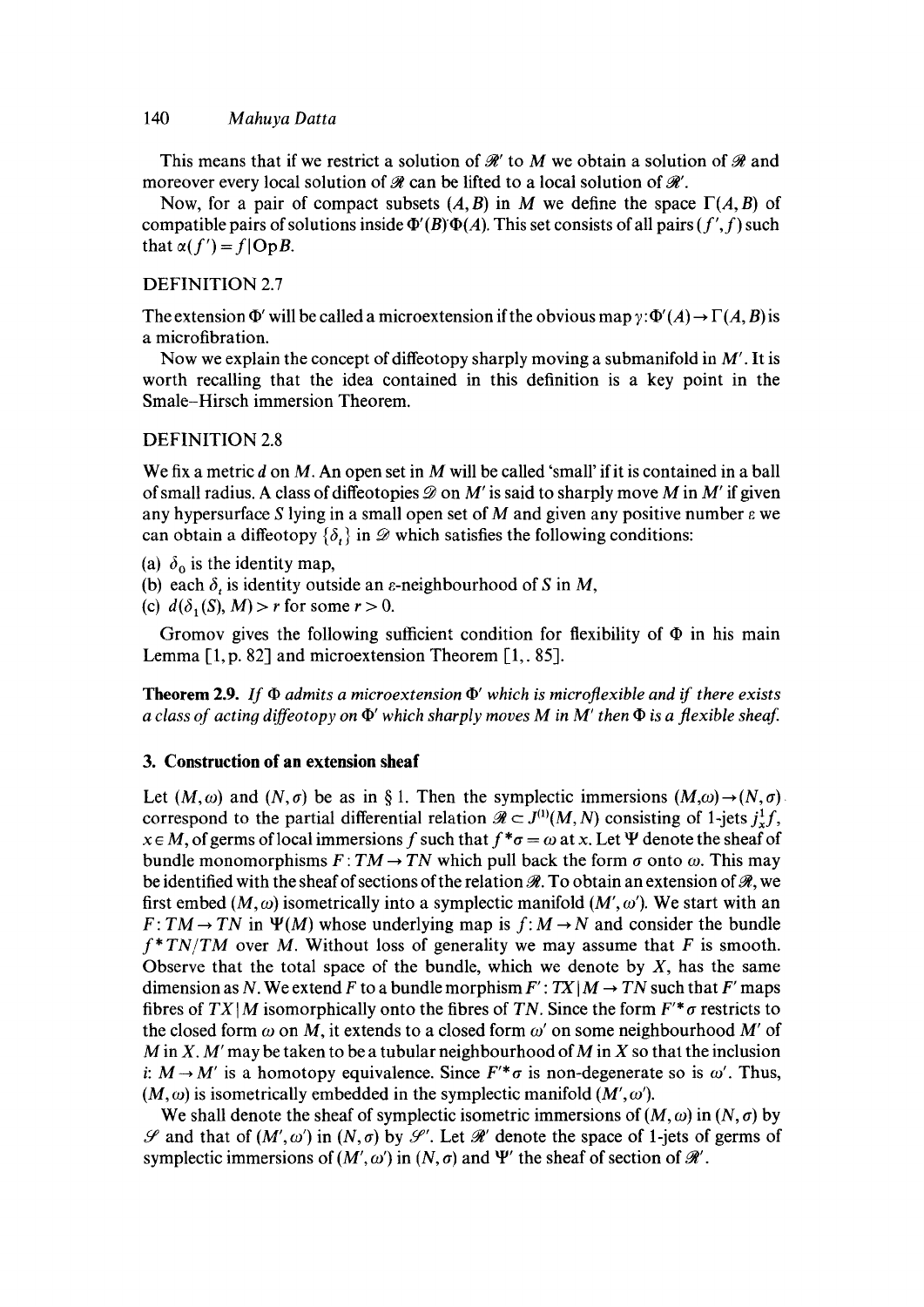#### PROPOSITION 3.1

# $\mathscr{S}'$  is an extension of  $\mathscr{S}$ .

*Proof.* It is easy to see that the isometric embedding of  $(M, \omega)$  in  $(M', \omega')$  induces a morphism  $\alpha: {\mathcal{S}}'|_M \to {\mathcal{S}}$ . To prove that  $\alpha(x): {\mathcal{S}}'(x) \to {\mathcal{S}}(x)$  is onto we start with a local symplectic immersion f at a point  $x \in M$ . Let f be any extension of f to a local immersion in  $M'$ . Then, since the dimension of  $M'$  is the same as the dimension of  $N$ , the form  $\bar{\omega} = \bar{f}^* \sigma$  is a symplectic form. Now the two linear symplectic forms  $\bar{\omega}_x$  and  $\omega'_r$  defined on  $T_rM'$  coincide on the subspace  $T_rM$ . Hence there exists a linear isomorphism *l* of  $T_xM'$  which pulls back  $\bar{\omega}_x$  onto  $\omega'_x$  and keeps  $T_xM$  pointwise fixed. We consider the germ of a local map f' whose 1-jet at x equals to  $j_x^1 \bar{f} \circ l$  so that  $j_r^1 f' \in \mathcal{R}'$ . By construction the jet  $j_r^1 f'$  projects onto  $j_r^1 f \in \mathcal{R}$ . Moreover we may assume without loss of generality that  $f'$  extends  $f$ . So we have the following:

- $\bullet$   $f'^* \sigma = \omega'$  at *x*.
- $\bullet$  f' equals f on  $U \cap M$ , where U is the domain of f. Hence, pullbacks of both the forms  $f''\sigma$  and  $\omega'$  are the same.

Therefore, by the relative Poincaré Lemma, we obtain a 1-form  $\varphi$  on a neighbourhood. say  $\tilde{U}$ , of x in U such that  $d\varphi = f'^* \sigma - \omega'$  and  $\varphi | \tilde{U} \cap M = 0$ . Now, by applying Moser's theorem [3] we get a diffeomorphism  $\delta$  on a neighbourhood, say *U'*, of x in  $\tilde{U}$ , such that  $\delta^*(f'^*\sigma) = \omega'$ ,  $\delta|U'\cap M$  is identity, and  $d\delta_x = id$ . Then  $f'\circ \delta$  is the required extension of  $f$ .

## PROPOSITION 3.2

#### *The 1-jet map*  $i^1:\mathcal{S}\rightarrow \Psi$  *is a local weak homotopy equivalence.*

*Proof.* The main point is to observe that an infinitesimal solution can be deformed to a local solution of the relation  $\mathcal{R}$ . To see this, we start with an infinitesimal solution f at x, so that  $f^* \sigma = \omega$  at x. Proceeding as in the proof of the above lemma we may extend f to a map f' on a neighbourhood of x in M' such that  $f'^* \sigma = \omega'$  at x. Set  $f'^* \sigma = \omega''$ . Since  $\omega'' = \omega'$  at x, therefore  $\omega''$  is symplectic on a neighbourhood of x. Applying Moser's theorem we get a local isotopy  $\delta_t$  at x such that  $\delta_1^* \omega'' = \omega'$ . Moreover, the homotopy keeps x and  $T_x M'$  pointwise fixed. Defining  $\overline{f} = f' \circ \delta \vert_M$  on Op x we observe that  $\overline{f}$  is a symplectic immersion and it is homotopic to f in the space of infinitesimal solutions of  $\mathcal{R}$ .

The remaining part of the proof is now a routine work in view of the above observation (and hence we omit it here).  $\Box$ 

However, it can be seen from the following example that the extension sheaf  $\mathcal{S}'$  is not microflexible.

*Example* 3.3. Consider the standard embedding of the closed unit disc in  $\mathbb{R}^2$ . If we deform it near the boundary by pushing it inside then it (the homotopy) cannot be extended symplectically on the whole of the disc.

This phenomenon may be explained as follows: If  $f_0$  is a symplectic immersion over Op A and  $f_t$  a homotopy of  $f_0$  such that  $f_t$ lOpB is a symplectic immersion, then the relative cohomology class of  $f_t^* \sigma - \omega$  in  $H^2(A, B)$  determines the obstruction to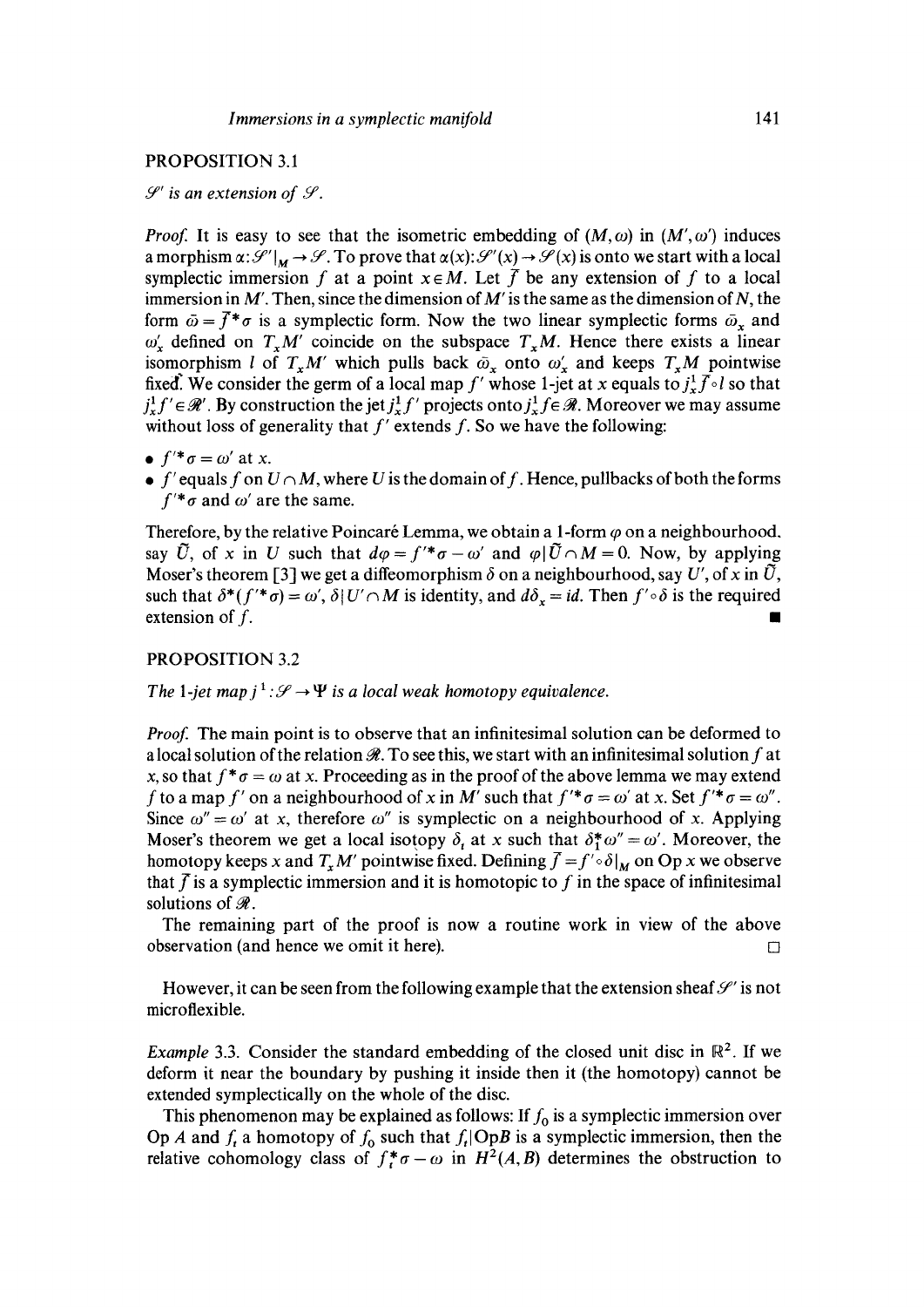extending  $f_i[OpB]$  to  $OpA$  as symplectic immersions. If the cohomology class  $[f_*^* \sigma - \omega] = 0 \in H^2(A, B)$  then there exists a smooth family of 1-forms  $\alpha$ , which vanishes on OpB and  $f^*$ ,  $\sigma - \omega = d\alpha$ . Then Moser's stability Theorem applies and we can lift  $f_t$ |OpB over A as symplectic immersion.

Since  $\mathcal{S}'$  is not microflexible we cannot apply the sheaf theoretic techniques (described in  $\S$ 2) on it. However, we shall see in the next section that there exists a topological sheaf on M' naturally associated to a subspace of the space of symplectic immersions which do satisfy microflexibility and has the same homotopy type as  $\mathcal{S}'$ .

### **4. Sheaf of exact Lagrangian sections**

Throughout this section we assume that both  $\sigma$  and  $\omega'$  are exact symplectic forms. Let  $p_1$  and  $p_2$  respectively denote the projections of  $M' \times N$  onto the first and the second factor. The product form  $p^*_{\mathcal{I}}\sigma - p^*_{\mathcal{I}}\omega'$  on  $M' \times N$  is then an exact symplectic form. We denote it by  $\sigma - \omega'$ . Let  $\tau$  be a 1-form such that  $\sigma - \omega' = d\tau$ .

If  $f:M' \to N$  is a symplectic isometric immersion then its graph map  $q = (1, f)$ :  $M' \rightarrow M' \times N$  is a Lagrangian section of  $(M' \times N, \sigma - \omega')$ . Since  $\sigma - \omega' = d\tau$ , the Lagrangian condition becomes equivalent to closeness of the form  $g^* \tau$ . It is easy to observe that the correspondence  $f \mapsto g$  is bijective. We now construct the sheaf of exact Lagrangian sections as follows: This consists of pairs  $(g, \varphi)$ , where  $g: M' \to N$  is a section of the product bundle such that map  $f = p_2 \circ g: M' \to N$  is an immersion, and  $\varphi$  is a function on M' satisfying  $g^* \tau = d\varphi$ . (Such a g is called a  $\tau$ -exact Lagrangian immersion.) We denote the sheaf of such pairs by  $\mathscr{E}'$  and call it the sheaf of  $\tau$ -exact Lagrangian sections. Observe that  $\mathcal{S}'$  and  $\mathcal{E}'$  are locally homotopically equivalent since the germ of a Lagrangian section at a point denotes a germ of an exact Lagrangian section; moreover the space of primitives  $\varphi$  for a  $\tau$ -exact Lagrangian section g (meaning that  $\varphi$  satisfies the relation  $g^* \tau = d\varphi$  is isomorphic to R. Consequently, the sheaf of sections corresponding to the relation, of which  $\mathscr E'$  is the solution sheaf, has the same homotopy type as  $\Psi'$ . We now prove

## PROPOSITION 4.1

*The sheaf &' of τ-eact Lagrangian sections is microflexible.* 

*Proof.* Let  $(A, B)$  be a pair of compact sets in M'. Let  $q'$  be a  $\tau$ -exact Lagrangian section over a A (meaning that it is defined on a neighbourhood of A) such that  $g'^* \tau = d\varphi'$  for a 0-form  $\varphi'$ , and  $(g_t, \varphi_t)$  a homotopy of  $(g', \varphi')$ ]OpB in  $\mathscr{E}'$ .

We first prove the following simple lemma.

*Lemma* 4.2 *Let g<sub>t</sub>* be a homotopy of  $\tau$ -exact *Lagrangian sections. If g<sub>0</sub> is also a*  $\tau'$ -exact *Lagrangian section for some 1-form*  $\tau'$  *on M'*  $\times$  *N satisfying*  $\sigma - \omega' = d\tau'$ *, then every g<sub>i</sub> is a V-exact Lagrangian section.* 

*Proof.* Two such forms  $\tau$  and  $\tau'$  differ by a closed 1-form c on M'. So, we have the following relation

$$
g_t^* \tau' = g_t^* \tau + g_t^* c
$$

for every t. Then, by hypothesis,  $g_0^*c$  is an exact form. Since c is closed,  $g_t^*c$  is also exact. Consequently  $g_t^* \tau'$  is exact for each t.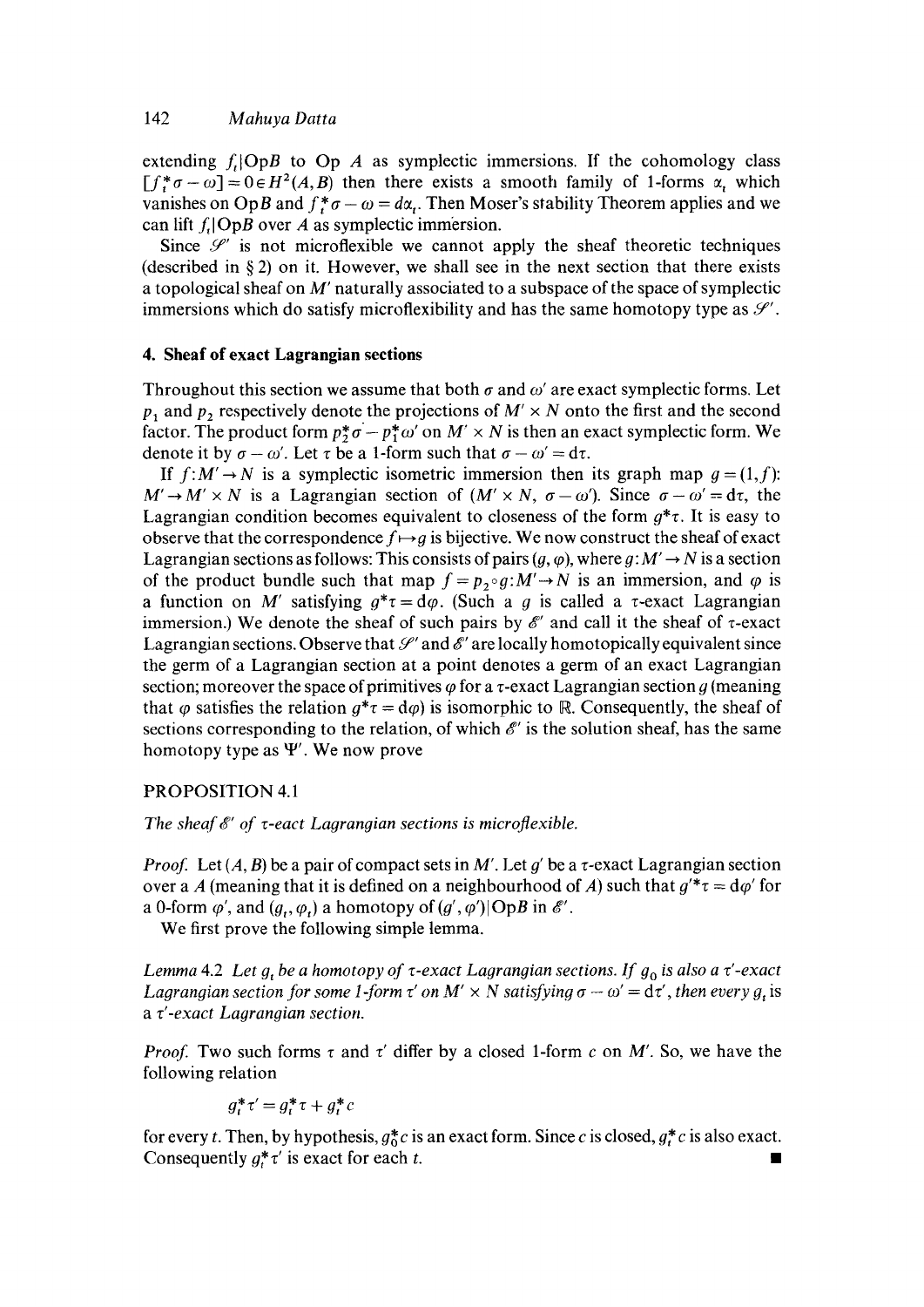Now by the standard theory of Lagrangian submanifolds [3], there exists a neighbourhood W of the Lagrangian submanifold  $L' = \text{Im } q'$  such that  $(W, d\tau)$  is symplectomorphic to a neighbourhood of the zero section  $Z_L$  in the cotangent bundle  $(T^*L', d\theta_L)$ with the standard symplectic form  $d\theta_L$  on it. Under the above identification, a Lagrangian section of  $M' \times N$  (inside W) which is a small deformation of  $g'$  corresponds to a C<sup>o</sup>-small closed form on L'; moreover, a  $\tau' = \delta^* \theta_L$ -exact Lagrangian corresponds to an exact form on  $L'$ . Clearly the sheaf of exact 1-forms is microflexible. Hence we can obtain lifts  $g'$ , *of g*, (for t small enough) which are  $\tau'$ -exact Lagrangian sections. By the Lemma above they are also  $\tau$ -exact. Moreover, for small  $t$ , the underlying maps will be immersions on Op A. Now, we can choose a homotopy  $\varphi'$ , on Op A such that  $g_t'^* \tau = d\varphi_t'.$  On Op B, we have  $d\varphi_t' = d\varphi_t$ . Hence  $\varphi_t' - \varphi_t = c_t$ , where  $c_t$  is a closed 0-form, that is a constant. So we may replace  $\varphi'_t$  by  $\varphi'_t - c_t$ . The homotopy  $(g'_t, \varphi'_t - c_t)$  is the required lift.

We shall now describe a class of diffeotopies which would act on the sheaf  $\mathscr{E}'$  and at the same time sharply move a submanifold of M' of positive codimension. Since  $\omega'$  is symplectic we have an isomorphism  $I_{\omega}$ :  $\chi(M') \to \Lambda^1(M')$  from the space of vector fields  $\chi(M')$  onto the space of 1-forms  $\Lambda^1(M')$ . A  $C^{\infty}$  diffeotopy  $\delta_t$  of M' is called exact if  $\delta_0$  is identity and if  $\delta' = d\delta_t/dt$  is a Hamiltonian vector field for each t. So we can write  $\delta'_t \omega' = I_{\omega}(\delta'_t) = d\alpha_t$  for some smooth family of exact 1-forms  $d\alpha_t$  on M'. If  $\alpha_t$  can be chosen to be identically zero on the maximal open subset where  $\delta$ , is constant, then such a diffeotopy is called a strictly exact diffeotopy.

### PROPOSITION 4.3

The (strictly) exact diffeotopies of  $M'$  act on the sheaf  $\mathscr{E}'$ .

*Proof.* Let  $\delta_t$  be a strictly exact diffeotopy on M'. We define a diffeotopy  $\delta_t$  on M'  $\times$  N by  $\delta_t(x, y) = (\delta_t(x), y)$ , where  $x \in M'$  and  $y \in N$ . It follows that  $\delta_t' \cdot (\sigma - \omega')$  is exact for each t. Let  $\alpha_t$  be a smooth family of 0-forms on  $M' \times N$  satisfying  $\delta_t$   $(\sigma - \omega') = d\alpha_t$ . Then,

$$
\frac{d}{dt}(\delta_t^* \tau) = \mathcal{L}_{\bar{\delta}_t'} \tau = \delta_t^* (d(\bar{\delta}_t' \cdot \tau) + \bar{\delta}_t' \cdot d\tau)
$$
\n
$$
= \delta_t^* (d(\bar{\delta}_t' \cdot \tau) + \bar{\delta}_t' \cdot \sigma - \bar{\delta}_t' \cdot \omega')
$$
\n
$$
= \bar{\delta}_t^* (d(\bar{\delta}_t' \cdot \tau) + d\alpha_t)
$$
\n
$$
= d\bar{\delta}_t^* ((\bar{\delta}_t' \cdot \tau) + \alpha_t).
$$

If we define  $\varphi_t = \int_0^t \delta_t^* (\delta_t \cdot \tau + \alpha_t) dt$  then  $\delta_t^* \tau = \tau + d\varphi_t$ . Now we are in a position to define the action. For  $(g, \varphi) \in \mathscr{E}'$  and  $\delta_t$  as above, we set

$$
\delta_t^*(g, \varphi) = (\delta_t^* g, (\delta_t^{-1})^*(\varphi + g^*\varphi_t)),
$$

where  $\delta_t^* g = \overline{\delta}_t \circ g \circ \delta_t^{-1}$ .

## PROPOSITION 4.4

*The strictly exact diffeotopies of the symplectic manifold*  $(M', \omega')$  *sharply move M in M'.* 

*Proof.* (Gromov) To move a closed hypersurface S lying in a small open set U of M we start with a vector  $\partial_0 \in T_{x_0}(M')$  transversal to U in M'. This  $\partial_0$  extends to an exact field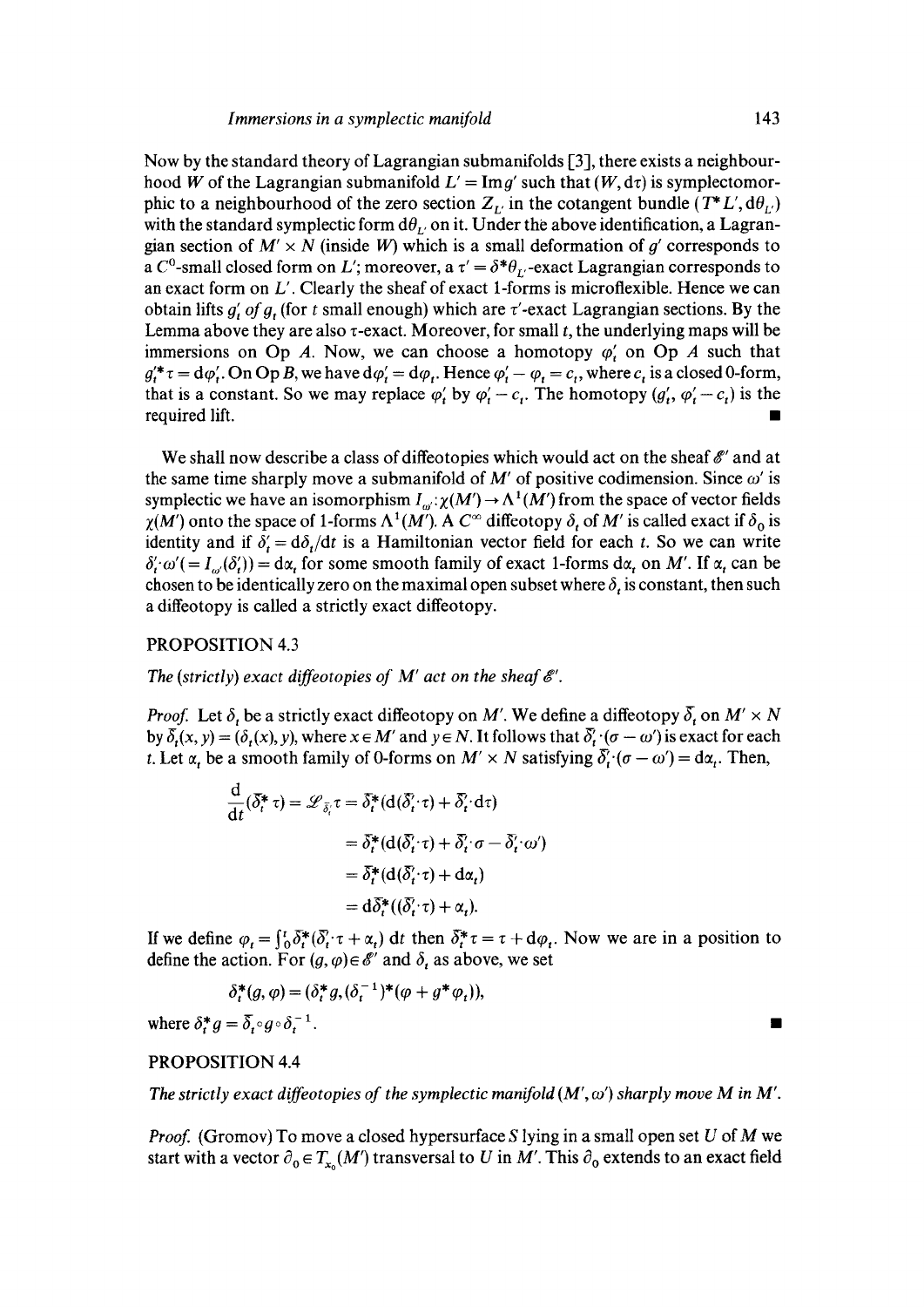### 144 *Mahuya Datta*

 $\partial = I_{\alpha}^{-1}(dH)$  which is transversal to U, since U is chosen small. In order to make the corresponding exact isotopy  $\delta$ , sharply move S, we take the union  $S$ <sub>c</sub> =  $\cup_t \delta_t(S) \in M'$ over  $t \in [0, \varepsilon]$  and then multiply the Hamiltonian H by a properly chosen  $C^{\infty}$  function a on U which vanishes outside an arbitrarily small neighbourhood of  $Op S<sub>r</sub>$  and which equals  $r$  in a smaller neighbourhood of  $S<sub>r</sub>$ . The diffeotopy corresponding to the field  $I_{\alpha}$ (d(*aH*)) can move S as sharply as we want; the required sharpness can be obtained with a proper choice of  $\varepsilon$ .

Now applying the Main lemma of Gromov [1, p. 82] we may conclude as follows.

### PROPOSITION 4.5

*The sheaf*  $\mathscr{E}'|_M$  *is flexible.* 

It then follows from the sheaf homomorphism Theorem that  $\mathscr{E}|_M$  satisfies parametric h-principle.

Let  $\&$  be the sheaf of pairs  $(q, \varphi)$  on M, where  $q: M \to M' \times N$  is a section such that its composition with the projection map  $p<sub>2</sub>$  is an immersion and  $\varphi$  is a function on M satisfying the relation  $g^*z = d\varphi$ . To descend h-principle from  $\mathscr{E}'|_M$  to  $\mathscr{E}$  we observe the following.

### PROPOSITION 4.6

*8' is a microextension of&* 

*Proof.* From Proposition 3.1 and the discussion preceding Proposition 4.1 it follows that  $\mathscr E'$  is an extension of  $\mathscr E$ . To prove that  $\mathscr E'$  is a microextension of  $\mathscr E$  we consider a lifting problem

$$
P \times \{0\} \xrightarrow{(G'_0, \psi'_0)} \mathscr{E}'(A)
$$
\n
$$
i \downarrow \qquad \qquad \downarrow \gamma
$$
\n
$$
P \times I \xrightarrow{(g', \varphi'), (g, \varphi)} \Gamma(A, B)
$$

where  $\alpha \circ (G'_0, \psi'_0) = (g_0, \varphi_0)$  and  $(G'_0, \psi'_0)$ ]  $OpB = (g'_0, \varphi'_0)$  and where  $\Gamma(A, B)$  is a subset of  $\mathscr{E}'(B) \times \mathscr{E}(A)$  consisting of compatible solutions as defined in § 2. (To avoid too many symbols we assume P to be a point and denote  $g(t)$  by  $g_t$  and so on.) We shall denote the underlying maps of  $G'_0$ ,  $g'_t$  and  $g_t$  by  $F'_0$ ,  $f'_t$  and  $f_t$ . Since they are immersions (which correspond to an open differential relation), we can obtain a lift of the corresponding microextension problem for immersions. Let us denote the lift by  $F_t$ , where  $0 \le t \le \varepsilon$  for some positive number  $\varepsilon \leq 1$ . Now each  $F_t$  being an immersion between equidimensional spaces, pulls back  $\sigma$  onto a symplectic form on a neighbourhood of A. Let us set  $F_t^* \sigma = \omega'_t$ . We denote the corresponding graph map by  $G_t$ . Then we have the relation  $F_t^* \sigma - \omega' = dG_t^* \tau$ . On the other hand we obtain a homotopy  $\psi'_t$  of  $\psi'_0$  such that  $\psi'_t$  coincides with  $\varphi_t$  and  $\varphi'_t$  on the relevant spaces. The 1-form  $\alpha_t$  defined by  $\alpha_t = G_t^* \tau - d\psi'_t$  satisfies the following.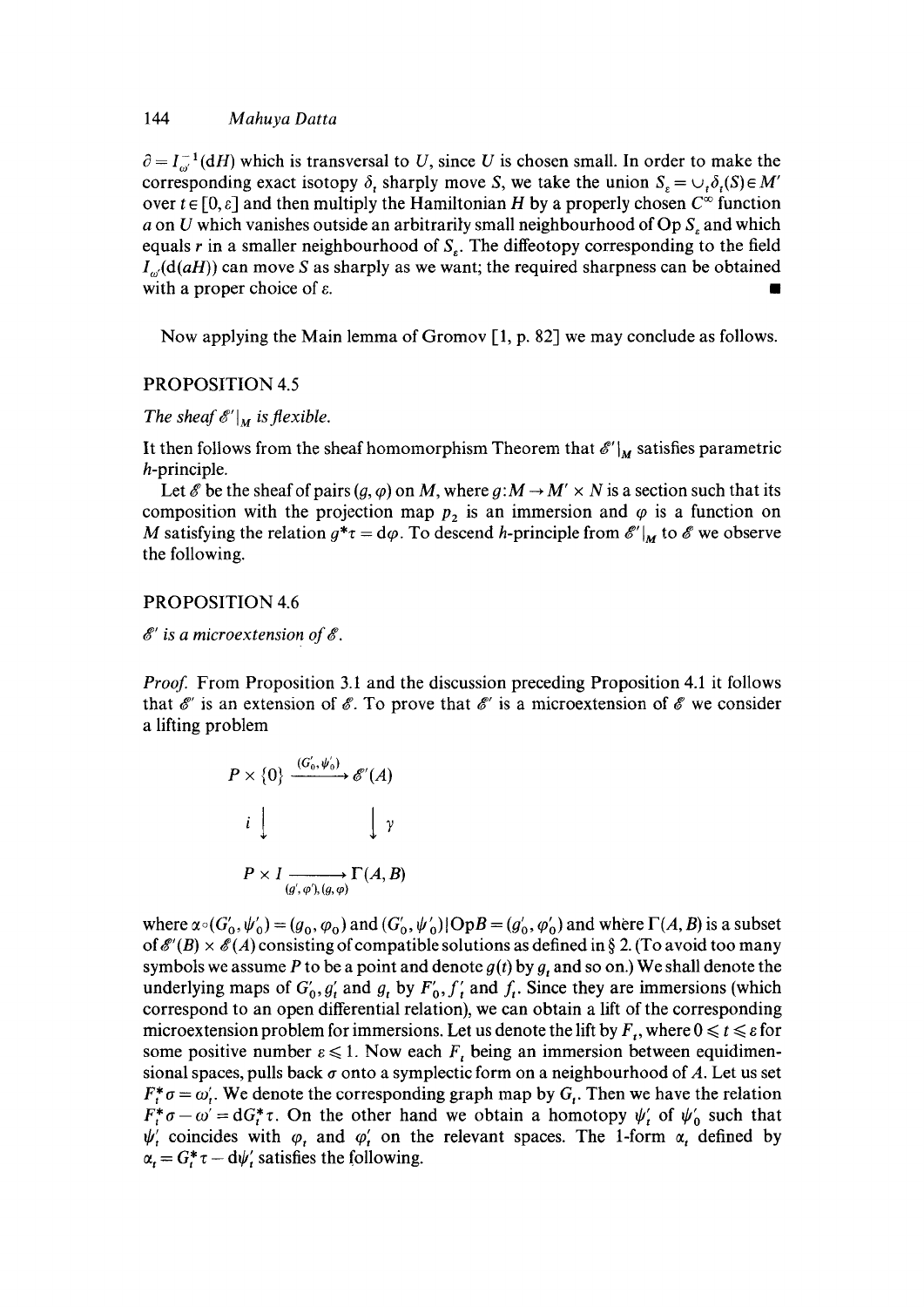- (a)  $\alpha_0 = 0$
- (b)  $\alpha$ , vanishes on some open neighbourhood of A in M,
- (c)  $\alpha$ , vanishes on an open neighbourhood of B in M'
- (d)  $F^*_{t} \sigma \omega' = d\alpha_{t}$ .

Consider the vector fields  $X_t = I_{\omega_t}^{-1} (d\alpha_t/dt)$ . The vector fields vanish on  $Op_M A$  as well as on  $Op_{M}B$ . Hence it can be integrated on a neighbourhood of A in M' to obtain a family of diffeomorphisms  $\{\delta_t; 0 \leq t \leq \tilde{\varepsilon}\}\$ for some  $\tilde{\varepsilon} \leq \varepsilon$  such that

- (e)  $\delta_0$  is identity on  $Op_{M'}A$ ,
- (f)  $\delta_i$  Op<sub>M</sub>A = id,
- (g)  $\delta_i$  | Op<sub>M</sub>, *B* = *id*,
- (h)  $\delta^*_{i} \omega'_{i} = \omega'$ .

The required partial lift of the original lifting homotopy problem can now be given by the graph map of  $F' = F \circ \delta_t$ . In fact, since F' is a symplectic immersion  $G'_i * \tau$  is closed. On the other hand,  $i : M \to M'$  induces an isomorphism  $i^*: H^2_{\text{deR}}(M') \to H^2_{\text{deR}}(M)$ , and we know from our initial data that  $i^* G_t^* \tau$  is exact. Hence,  $G_t^* \tau$  is also exact. It is now a trivial matter to fix  $\psi'$ .

With the microextension Theorem of Gromov [1, p. 85] we now observe from Proposition 4.5 and 4.6 that the sheaf  $\mathscr E$  is flexible. We have already proved the local h-principle in Proposition 3.2. So again appealing to the sheaf homomorphism Theorem we may conclude that  $\mathscr E$  satisfies parametric *h*-principle.

Corollary 1.4 is now an easy consequence of the above h-principle. If the symplectic form on N is exact, namely  $\sigma = d\tau$ , and if dim  $N = 2$  dim M, then for  $\omega = 0$  the space  $\mathscr{E}(M)$  corresponds to the space of  $\tau$ -exact Lagrangian immersions. This proves that the space of  $\tau$ -exact Lagrangian immersions satisfy  $C^0$ -dense *h*-principle.

We now prove as follows.

#### PROPOSITION 4.7

 $\mathscr{E}(M)$  has the same homotopy type as the space  $\mathscr{S}(M)$  of symplectic isometric immersions. To prove this we need the following.

*Lemma* 4.8 *Let*  $(M, \omega)$  *and*  $(N, \sigma)$  *be two symplectic manifolds with exact symplectic forms and let M be compact. Let q be a section of*  $M \times N \rightarrow M$  *such that the underlying*  $map f = p_2 \circ g$ :  $M \rightarrow N$  is a symplectic immersion. Then f can be homotoped to a symplec*tic immersion*  $f_1$  such that  $g_1 = (1, f_1)$  *is a v-exact Lagrangian immersion. In fact,*  $(p_2)_*:~\mathscr{E}(M)\to~\mathscr{S}(M)$  *induces surjective maps at each homotopy level.* 

*Proof.* Since both  $\sigma$  and  $\tau$  are exact, there exists a 1-form  $\tau$  on  $M \times N$  such that  $p_2^*\sigma - p_1^*\omega$  equals d*t*. Therefore, if f is a symplectic immersion, then  $g^*\tau$  is closed. We denote the form  $g^* \tau$  by c. Since  $\omega$  is a symplectic form there exists a unique vector field  $\partial$  defined by  $I_{\omega}^{-1}(-c)$ . Now, M being compact, the vector field  $\partial$  can be integrated on M to obtain an isotopy  $\delta_t$  so that  $\delta_0 = id$  and  $(d/dt)\delta_t = \partial_t$ .

Define  $f_t = f \circ \delta$ , for  $t \in I$ . We first prove that each  $f_t: M \to N$  is a symplectic immersion. This will imply that  $g_t = (1, f_t)$  is a Lagrangian section of  $M \times N$ . To prove this we observe that

$$
\frac{\mathrm{d}}{\mathrm{d}t}\delta_t^*\omega = \delta_t^*\{\partial \cdot d\omega + \mathrm{d}(\partial \cdot \omega)\} = \delta_t^*(0 + \mathrm{d}(-c)) = 0.
$$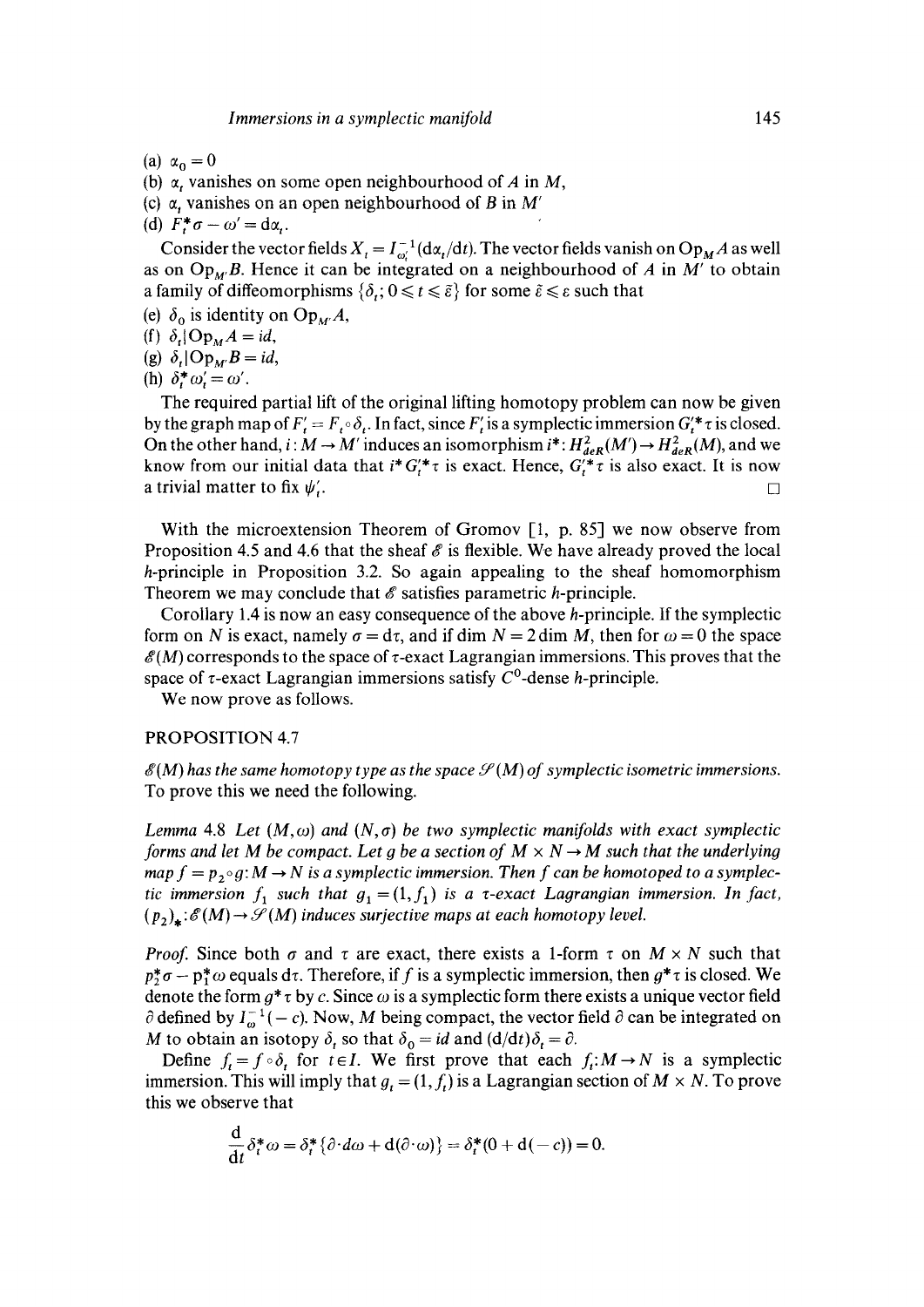Therefore,  $\delta^*$   $\omega = \delta^*$   $\omega = \omega$ . And hence, each f, is a symplectic immersion with respect to  $\sigma$  and  $\omega$ .

Next we prove that the 1-form c is invariant under each  $\delta$ , that is,  $\delta_r^* c = c$  for every  $t \in I$ . In fact, differentiating  $\delta_t^* c$  with respect to t we obtain:

$$
\frac{\mathrm{d}}{\mathrm{d}t}\delta_t^*c = \delta_t^*(\partial \cdot \mathrm{d}c + \mathrm{d}(\partial \cdot c)).
$$

Since the form c is closed and satisfies the relation  $c = -\partial \omega$ , the right hand side is equal to zero. Thus,  $\delta_r^* c = \delta_0^* c = c$ .

Finally we will show that  $g^*(\tau)$  is exact, that is,  $g_i$  is a  $\tau$ -exact Lagrangian immersion. Let  $\overline{\delta}_t$  denote the map  $M \to M \times M$  defined by  $\overline{\delta}_t(x) = (x, \delta_t(x))$ . Then  $g_t = (1 \times f) \circ \overline{\delta}_t$ . If we set  $\tau' = (1 \times f)^* \tau$  then

$$
\frac{\mathrm{d}}{\mathrm{d}t}g_t^*\tau = \frac{\mathrm{d}}{\mathrm{d}t}\bar{\delta}_t^*\tau' = \bar{\delta}_t^*\{\bar{\partial}\cdot\mathrm{d}\tau' + \mathrm{d}(\bar{\partial}\cdot\tau')\},\tag{1}
$$

where  $\overline{\partial} = (d/dt)\overline{\delta}_t = (0, \partial)$ . Now, it is easy to see that  $(1 \times f)^* d\tau = p_2^* \omega - p_1^* \omega$ . Hence it follows that,

$$
\begin{aligned} \delta_t^*(\overline{\partial} \cdot d\tau')(V) &= d\tau'((0,\partial), (V, d\delta_t(V))) \\ &= \omega(\partial, d\delta_t(V)) - \omega(0, V) \\ &= \delta_t^*(\partial \cdot \omega)(V) \\ &= -\delta_t^*(c)(V) = -c(V). \end{aligned}
$$

Equation (1) then reduces to the following:

$$
\frac{\mathrm{d}}{\mathrm{d}t}g_t^*\tau=-c+\delta_t^*\mathrm{d}(\overline{\partial}\cdot\tau')=-c+\mathrm{d}\alpha_t,
$$

where  $\alpha_i = \overline{\delta_i^*} (\overline{\partial} \cdot \tau')$ .

Integrating the above relation with respect to t we get  $g_t^* \tau - c = -tc + d\beta_t$ , where  $\beta_t = \int_0^t \alpha_t$ . Substituting  $t = 1$  we see that  $g_1^* \tau$  is exact. Thus we prove that  $p_2$  induces a surjective map  $\pi_0(\mathscr{E}(M)) \to \pi_0(\mathscr{S}(M))$ . The above arguments can easily be extended for a family of maps parametrized by a compact polyhedron to complete the proof of the lemma.  $\square$ 

*Remark.* If f in the above lemma is such that the 1-form c equals  $d\varphi$  on a neighbourhood of a compact set A, then taking an extension  $\varphi' : M \to \mathbb{R}$  of  $\varphi$  |OpA and replacing c by  $c - d\varphi'$  in the proof, we can homotope f to an  $f_1$  as above, keeping f fixed on Op A. Also, starting with a family of symplectic immersions  $f_s$  parametrized by a compact polyhedron P, we can deform it to a desired one, so that if  $g_s = (1, f_s)$  is an exact Lagrangian for s in the boundary of P then  $f_s$  remains fixed under the deformation.

Proof of the Proposition. Passing to the extension sheaf we consider the following sequence of maps:  $\mathscr{E'}|_M \xrightarrow{(p_2)_*} \mathscr{S'}|_M \xrightarrow{J^1} \Psi'|_M$ . The  $C^0$ -dense parametric h-principle for  $\mathscr{E}'$  says that the composition is a weak homotopy equivalence. Hence  $p_2$  induces injective maps in the homotopy level.

On the other hand, noting the fact that the closed 2-form  $\omega'$  on M' is symplectic it follows from the lemma above that  $p_2$  induces surjective maps between homotopy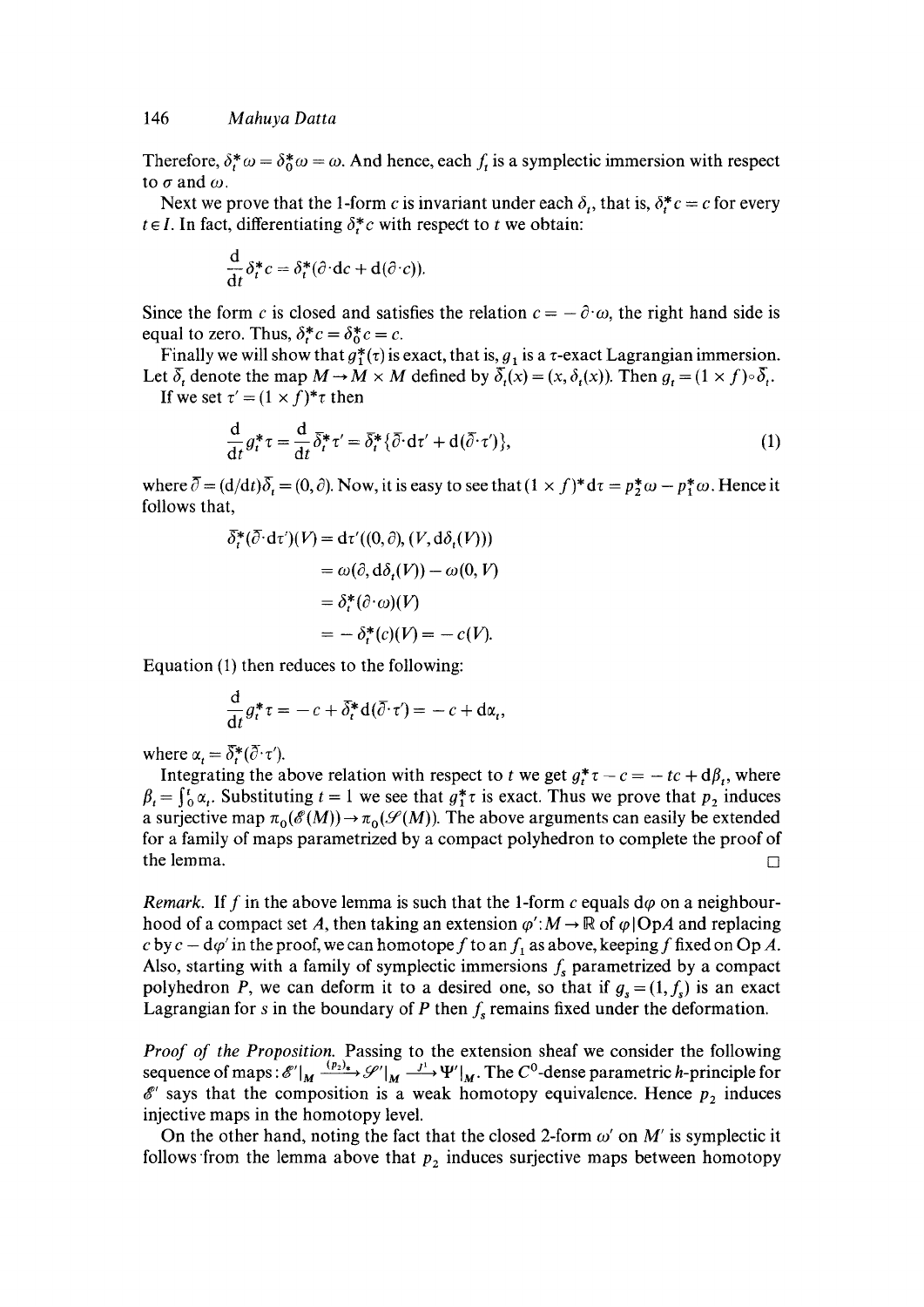groups of the spaces  $\mathscr{E}'(A)$  and  $\mathscr{S}'(A)$  for every compact subset A of M. Thus,  $(p_2)_*: \pi_i(\mathscr{E}(A)) \to \pi_i(\mathscr{S}(A))$  is an isomorphism for every compact set  $A \subset M$ . It also follows from the above remark that, for a pair of compact sets  $(A, B)$  in M, the fibres of the restriction maps  $\mathscr{E}'(A) \to \mathscr{E}'(B)$  and  $\mathscr{S}'(A) \to \mathscr{S}'(B)$  are of the same weak homotopy type.

Since  $M$  can be covered by an increasing sequence of compact sets in  $M$ , we can conclude that  $(p_2)_*: \mathscr{E}'|_M \to \mathscr{S}'|_M$  is a weak homotopy equivalence.

Now, proceeding as in Proposition 4.6 we may observe that both restriction maps  $\mathcal{S}'(M) \rightarrow \mathcal{S}(M)$  and  $\mathcal{E}'(M) \rightarrow \mathcal{E}(M)$  are fibrations. Moreover, for any  $q \in \mathcal{E}$ , the fibres in  $\mathscr{E}'(M)$  and  $\mathscr{S}'(M)$  over g and  $p_2 \circ g$  respectively are homotopically equivalent. Since we have proved above that  $\mathscr{E}'(M)$  and  $\mathscr{S}'(M)$  are of the same weak homotopy type, we conclude through homotopy exact sequence of fibrations that  $\mathscr{E}(M)$  and  $\mathscr{S}(M)$  are also of the same weak homotopy type. This completes the proof of the proposition.  $\Box$ 

This leads us to the following intermediate theorem.

**Theorem 4.9.** If the differential forms  $\sigma$  and  $\omega$  are exact then the space of symplectic *immersions of M into N satisfies*  $C<sup>0</sup>$  dense parametric h-principle.

As an application to Theorem 4.8 we may look at the question of isometric immersibility of a symplectic manifold in the Euclidean symplectic manifold  $\mathbb{R}^{2n}$  with its canonical symplectic structure  $\omega_0 = \sum_{i=1}^n dx_i \wedge dy_i$ . One simple observation is that a symplectic manifold with a non-exact symplectic form cannot admit such an immersion in  $\mathbb{R}^{2n}$ . So an appropriate question would be if an arbitrary manifold M with an exact symplectic form  $\omega$  on it admits a symplectic immersion in  $\mathbb{R}^{2n}$  for some values of *n*.

*Example* 4.10. If  $(M, d\tau)$  is a symplectic manifold of dimension 2m then it admits a symplectic immersion in  $(\mathbb{R}^{2n}, \omega_0)$  for  $n \ge 2m$ .

To prove the existence of a symplectic immersion, it is enough to produce a section of the complex Stiefel bundle over M with fibre  $\mathscr{F}_m(\mathbb{C}^n)$ , which has the same homotopy type as the space of symplectic isometric bundle maps  $TM \to T\mathbb{R}^{2n}$ . In fact, the space of all symplectic linear maps  $\mathbb{R}^{2m} \to \mathbb{R}^{2n}$  between the euclidean symplectic spaces has the homotopy type of the space of complex linear isometries  $\mathbb{C}^m \to \mathbb{C}^n$ , that is, the space  $\mathscr{F}_m(\mathbb{C}^n)$  of all complex m-frames in  $\mathbb{C}^n$ . The obstruction to the existence of such a section lies in the cohomology group  $H^{2m}(M, \pi_{2m-1}(\mathscr{F}_m(\mathbb{C}^n)))$ . From the standard homotopy theory it follows that  $\mathscr{F}_m(\mathbb{C}^n)$  is  $2(n-m)$  connected. Thus, M admits a symplectic immersion in  $\mathbb{R}^{2n}$  if  $2m - 1 \leq 2(n - m)$  i.e., if  $2m \leq n$ .

# **5. Proof of the main theorem**

Let us now go back to the general case where  $\sigma - \omega$  is not necessarily exact on  $M \times N$ . However, if  $f: M \to N$  is a continuous map such that  $f^*[\sigma] = [\omega]$  then f can be extended to a map  $f': M' \to N$  such that  $f'^*[{\sigma}] = [{\omega}']$ . Then, in some neighbourhood W of graph f, there exists a 1-form  $\tau$  such that  $\sigma - \omega' = d\tau$ . We shall denote by  $\mathscr{S}_w$  the sheaf of symplectic immersions  $M \rightarrow N$  whose graphs lie in W. Then from Theorem 4.8 it follows that  $\mathcal{S}_{w}$  satisfies parametric *h*-principle. We now come to the proof of Theorem 1.1.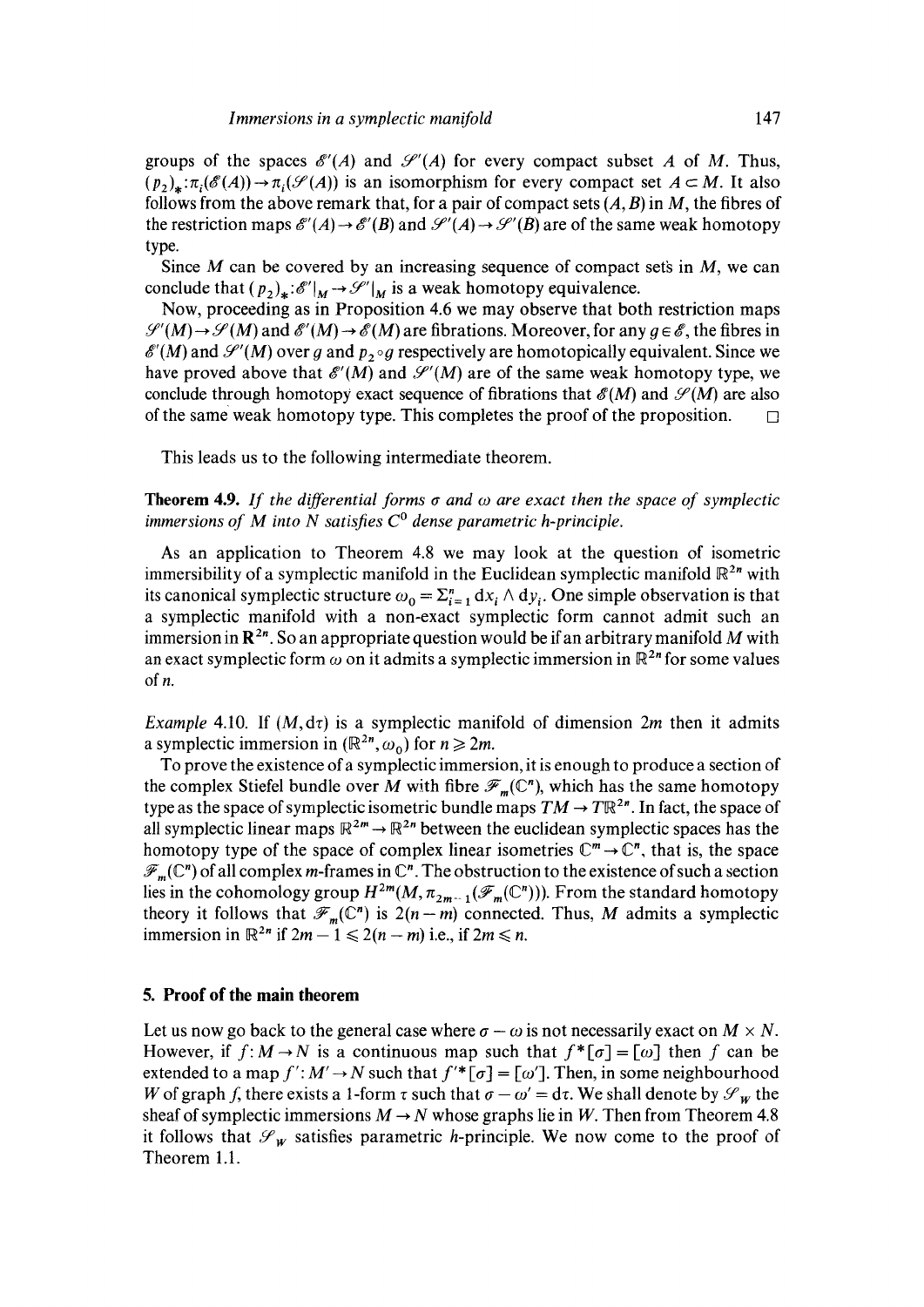*Proof of Theorem* 1.1 In view of the above discussion it remains only to prove that d induces injective maps at each homotopy level; namely,  $d_*: \pi_i(\mathcal{S}(M)) \to \pi_i$ (Symp<sub>o</sub>(TM, TN)) is injective for each integer i. Let  $f_0$  and  $f_1$  be two symplectic immersions on M such that their differentials  $df_0$  and  $df_1$  are homotopic in  $Symp<sub>o</sub>(TM, TN)$ ; that is, there exists a homotopy  $F_t: TM \to TN$  of symplectic bundle maps between  $df_0$  and  $df_1$  such the underlying maps  $f_t: M \to N$  satisfy  $f_t^*[\sigma] = [\omega]$ . For each t we can choose a neighbourhood  $W_t$  of graph  $f_t$  on which  $\sigma - \omega$  is exact. Let  $\mathcal{S}_t$  denote the sheaf of those symplectic immersions whose graphs lie in  $W_t$ , and let  $\Psi_t$  be defined as in § 3 corresponding to  $\mathcal{S}_t$ . We can cover the set  $\cup_t f_t(M)$  by finite by many such  $W$ 's such that any two consecutive ones (ordered by the real number) intersect in a set which contains completely the graph of some  $f_t$ . Without any loss of generality we may assume that the neighbourhoods  $\{W_0, W_1\}$  have this property. Let for some T, the graph of  $f_T$  lies in  $W_0 \cap W_1$ . Then by *h*-principle of the sheaf  $\mathscr{S}_{W_0 \cap W_1}$  we obtain a symplectic immersion f, C<sup>o</sup>-close to  $f<sub>T</sub>$ , such that df and  $F<sub>T</sub>$  are homotopic within  $\Psi_{w}$ . In fact, the homotopy lies in Symp<sub>o</sub> *(TM, TN)* and the underlying maps of the homotopy have their graphs in  $W_0 \cap W_1$ . Then applying parametric *h*-principle for  $\mathcal{S}_0$  we conclude that f and  $f_0$  are homotopic within the space  $\mathcal{S}_0$ . On the other hand f is homotopic to  $f_1$  within the space  $\mathscr{S}_1$ . Joining these two homotopies we obtain a homotopy between  $f_0$  and  $f_1$  in the space of symplectic immersions. This proves that the differential d induces an isomorphism between the homotopy groups at the zero level.

Working with a family of such maps parametrized by spheres  $S<sup>i</sup>$ , we can similarly prove the isomorphism between the higher homotopy groups of the relevant spaces which gives the desired h principle.  $\Box$ 

We now prove the relative or the extension version of h-principle for symplectic immersions.

*Proof of Theorem* 1.3. Let F be as in the statement of Theorem 1.3. Therefore, by hypothesis, the underlying map f is symplectic over  $Op B$  and the de Rham cohomology class  $[f^* \sigma - \omega]$  vanishes in  $H^2(A, B)$ . Hence we can find a 1-form  $\varphi$  on M which vanishes on a neighbourhood of B and satisfies the condition  $f^*\sigma - \omega = d\varphi$ . Let  $g = (1, f)$  denote the graph map of f and let Y be a tubular neighbourhood of Im g with a retraction  $r: Y \to \text{Im } g$  so that  $r \circ g = g$ . Therefore, the composition  $p_1 \circ r \circ g$  is the identity map on M. Hence we can find a 1-form  $\tau$  on Y, namely  $\tau = (p_1 \circ r)^* \varphi$ , such that  $q^* \tau = \varphi$ . Thus, the q-pullbacks of the closed forms  $(\sigma - \omega)$  and d $\tau$  are the same and so, by the relative Poincaré Lemma,  $\sigma - \omega$  equals to the exact form  $d(\tau + \tau')$  on a neighbourhood W of Im g, where  $\tau'$  vanishes on the graph of f. Moreover,  $g^*(\tau + \tau') = \varphi$ vanishes on Op B so that  $(g, \varphi)$ |OpB is in  $\mathscr{E}_w(B)$ , where  $\mathscr{E}_w$  denotes the sheaf of  $\tau + \tau'$ -exact Lagrangian sections with images in W. Now consider the following commutative diagram